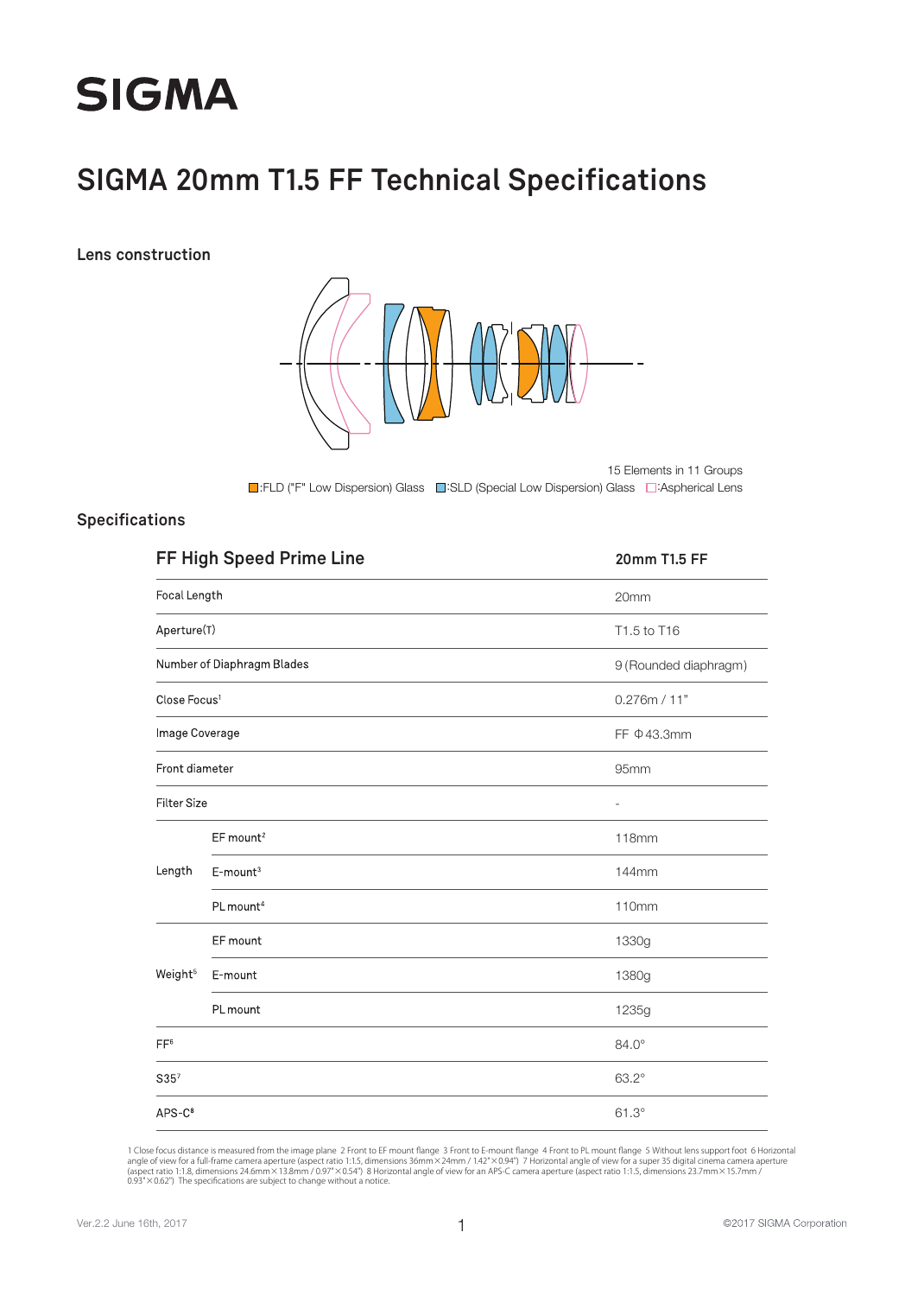## **SIGMA**

#### **MTF chart**

#### Diffraction MTF



#### Geometrical MTF



| Spatial frequency |  |  |
|-------------------|--|--|
| $10$ lp / mm      |  |  |
| $30$ lp / mm      |  |  |

#### S: Sagittal Line M: Meridional Line

The MTF chart gives the result at the wide-open aperture.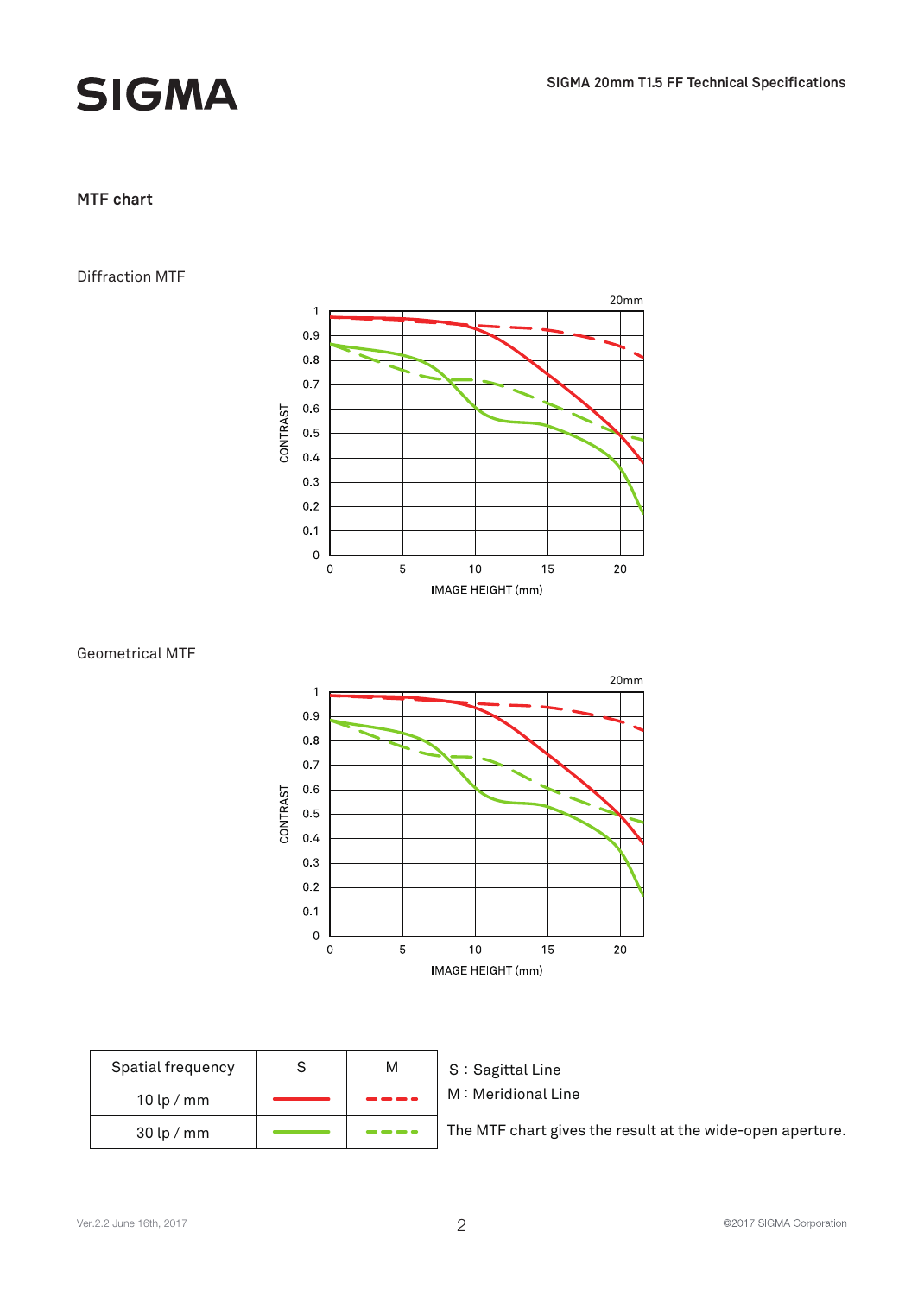



#### **Distortion**

#### Effective distortion

| 20mm |  |  |  |  |  |  |
|------|--|--|--|--|--|--|
|      |  |  |  |  |  |  |
|      |  |  |  |  |  |  |
|      |  |  |  |  |  |  |
|      |  |  |  |  |  |  |
|      |  |  |  |  |  |  |
|      |  |  |  |  |  |  |

#### Relative distortion